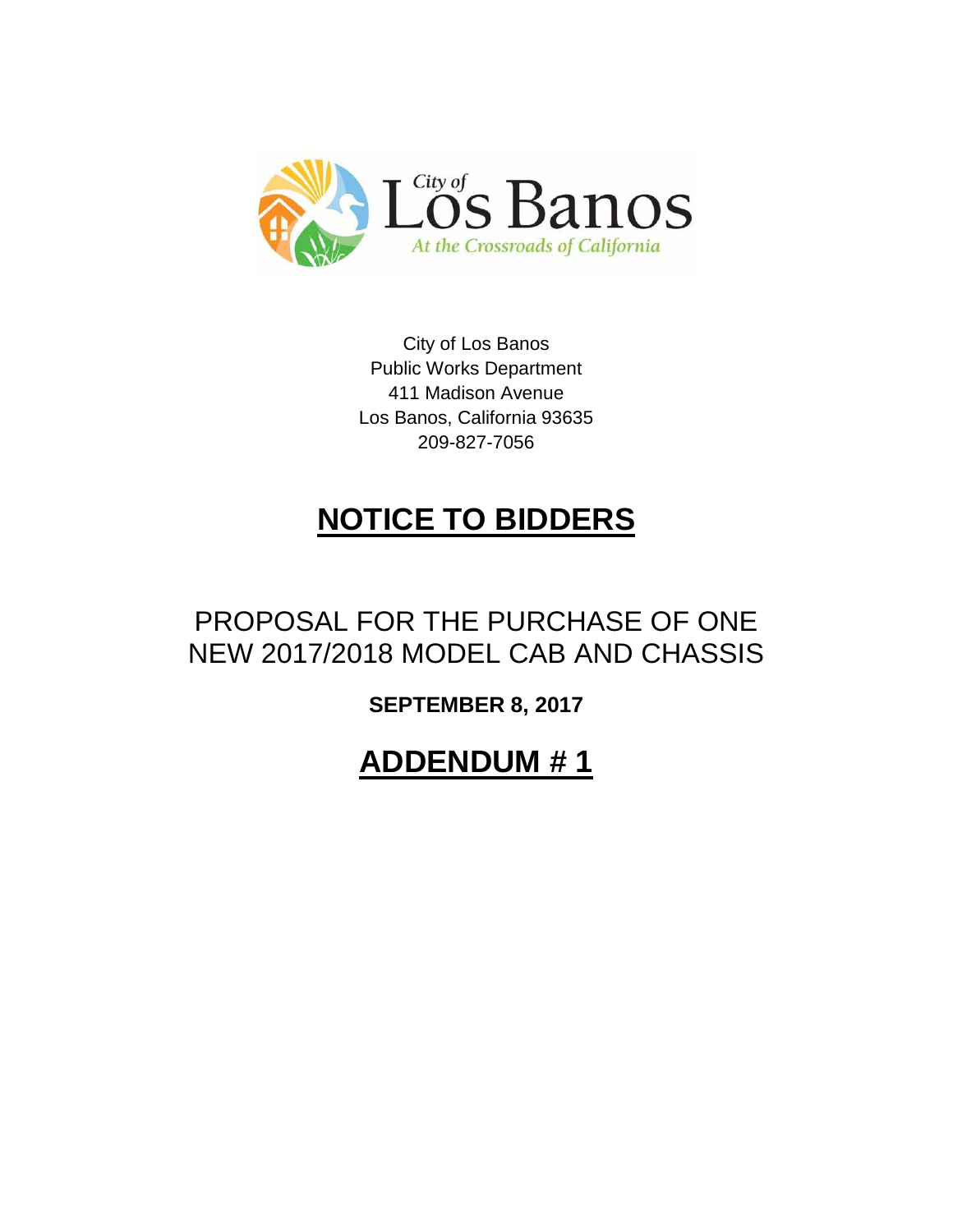Bidders are hereby informed that the bid specifications for the above mentioned truck have been modified, corrected, and/or supplemented. The addendum page in the Invitation for Sealed Bids package must be submitted with the Bid Proposal forms. The **CHASSIS, SUSPENSION, EXTERIOR AND CAB INTERIOR** sections identified below in this addendum shall replace the same named sections in the Bid Specifications. This bid specification modifications must be submitted with the Bid Proposal forms. The modified information in the following is shown in italics.

| <b>Yes No</b><br><b>CHASSIS</b> | Each line specification requires checking either the Yes or No box                                                                                                                                                                         |
|---------------------------------|--------------------------------------------------------------------------------------------------------------------------------------------------------------------------------------------------------------------------------------------|
| $\Box$                          | Three axle (one front two rear driving).                                                                                                                                                                                                   |
| $\perp$                         | GVWR-33,000 pounds (minimum).<br>GVWR-52,000 pounds (minimum).                                                                                                                                                                             |
|                                 | 198" inch wheel base (center of front wheel to center between rear axles)<br>Shall read 130 inches (from back of cab to center between rear axles)<br>with 52 inches of after frame (center line of rear axles to end of frame) (minimum). |
| $\perp$                         | Cab-standard conventional with tilt hood.                                                                                                                                                                                                  |
| $\mathbf{1}$                    | License plate mounting: front and back.                                                                                                                                                                                                    |
| $\perp$                         | Rear bumper with LED tail lights, backup lights and alarm.<br>Shall read LED tail lights, backup lights and alarm.                                                                                                                         |
| $\mathsf{L}$                    | Rear bumper with 2" inch receiver.<br>Shall be removed and installed by builder.                                                                                                                                                           |
| $\Box$                          | Front bumper chrome two tow hooks.                                                                                                                                                                                                         |
|                                 | Mud flaps installed behind rear axle.                                                                                                                                                                                                      |
| $\perp$                         | Rear fenders to cover both sets of tires.                                                                                                                                                                                                  |
| <b>SUSPENSION</b>               | Fuel tank 50 gallons.                                                                                                                                                                                                                      |
| $\Box$                          | 12,000 pounds front axle (minimum).                                                                                                                                                                                                        |
| $\perp$                         | 21,000 pounds in rear (minimum).<br>Shall read 20,000 pounds in front rear and 20,000 pounds rear (minimum).                                                                                                                               |
| $\mathbf{1}$                    | Driver controlled main locking differential in rear axle.                                                                                                                                                                                  |
|                                 | Heavy duty front shocks with air ride rear axle (or equivalent).                                                                                                                                                                           |
| $\perp$                         | 295/75RX22.5 14 PLY all season (or equivalent).                                                                                                                                                                                            |